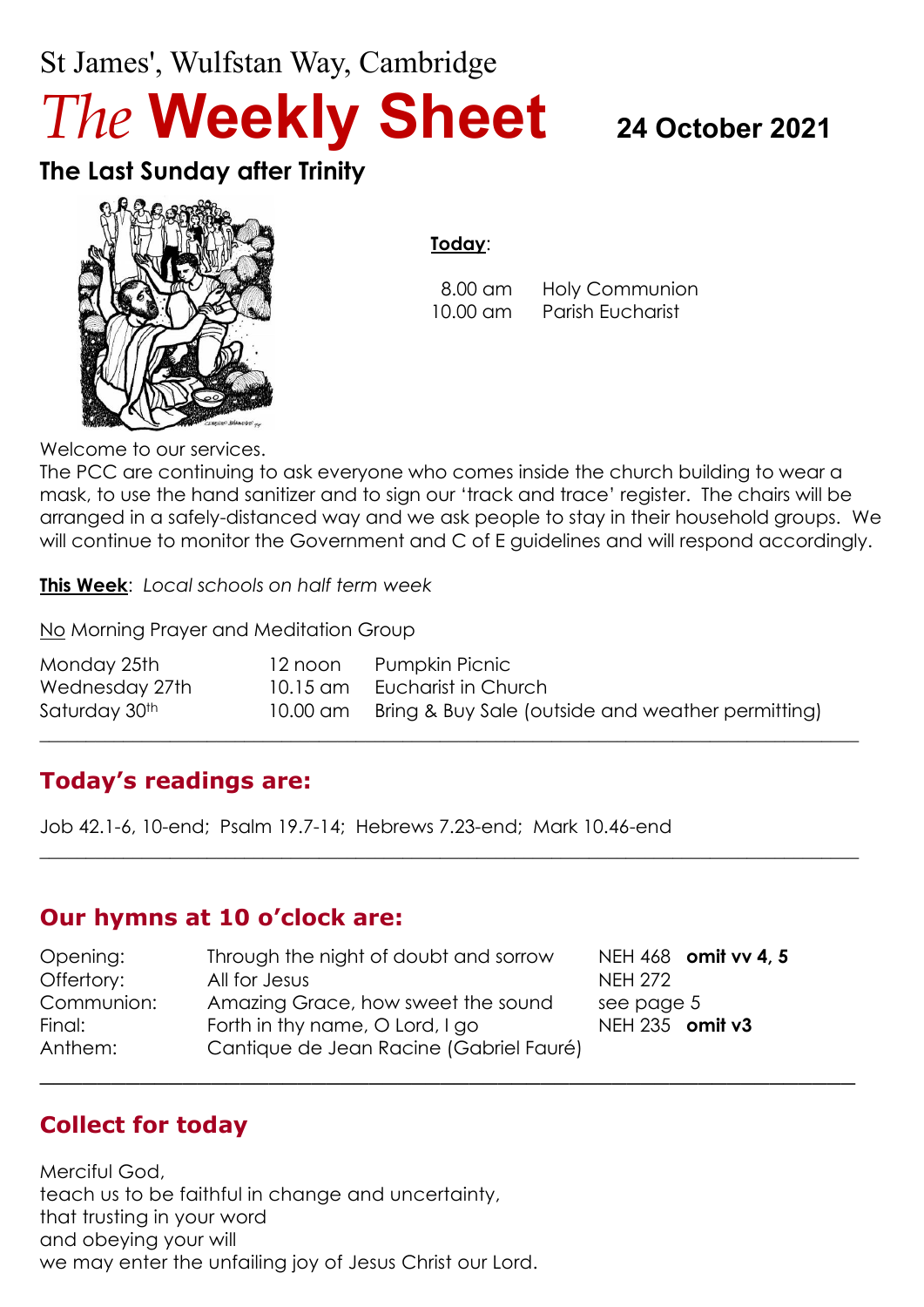# **Dates for your Diary**

| Saturday 2 November    | 7.30 pm           | All Souls' service          |
|------------------------|-------------------|-----------------------------|
| Fri 5 & Sat 6 November |                   | <b>PMC Training Weekend</b> |
| Thursday 18 November   | $7.30 \text{ pm}$ | <b>PCC Meeting</b>          |
| Saturday 20 November   | $2.00 \text{ pm}$ | PCC Away 'Afternoon'        |

# **Job 42.1-6, 10-end**

#### **Job Is Humbled and Satisfied**

Then Job answered the LORD:

'I know that you can do all things, and that no purpose of yours can be thwarted. "Who is this that hides counsel without knowledge?" Therefore I have uttered what I did not understand, things too wonderful for me, which I did not know. "Hear, and I will speak; I will question you, and you declare to me." I had heard of you by the hearing of the ear, but now my eye sees you; therefore I despise myself, and repent in dust and ashes.'

#### **Job's Fortunes Are Restored Twofold**

And the LORD restored the fortunes of Job when he had prayed for his friends; and the LORD gave Job twice as much as he had before. Then there came to him all his brothers and sisters and all who had known him before, and they ate bread with him in his house; they showed him sympathy and comforted him for all the evil that the LORD had brought upon him; and each of them gave him a piece of money and a gold ring. The LORD blessed the latter days of Job more than his beginning; and he had fourteen thousand sheep, six thousand camels, a thousand yoke of oxen, and a thousand donkeys. He also had seven sons and three daughters. He named the first Jemimah, the second Keziah, and the third Keren-happuch. In all the land there were no women so beautiful as Job's daughters; and their father gave them an inheritance along with their brothers. After this Job lived for one hundred and forty years, and saw his children, and his children's children, four generations. And Job died, old and full of days.

 $\_$  , and the set of the set of the set of the set of the set of the set of the set of the set of the set of the set of the set of the set of the set of the set of the set of the set of the set of the set of the set of th

 $\_$  , and the set of the set of the set of the set of the set of the set of the set of the set of the set of the set of the set of the set of the set of the set of the set of the set of the set of the set of the set of th

### **Psalm 19.7-14**

The law of the Lord is perfect, re/viving the / soul; the testimony of the Lord is sure and gives / wisdom / to the / simple. The statutes of the Lord are right and re/joice the / heart; the commandment of the Lord is pure and gives / light / to the / eyes. The fear of the Lord is clean and en/dures for / ever; the judgements of the Lord are true and / righteous / alto/gether. More to be desired are they than gold,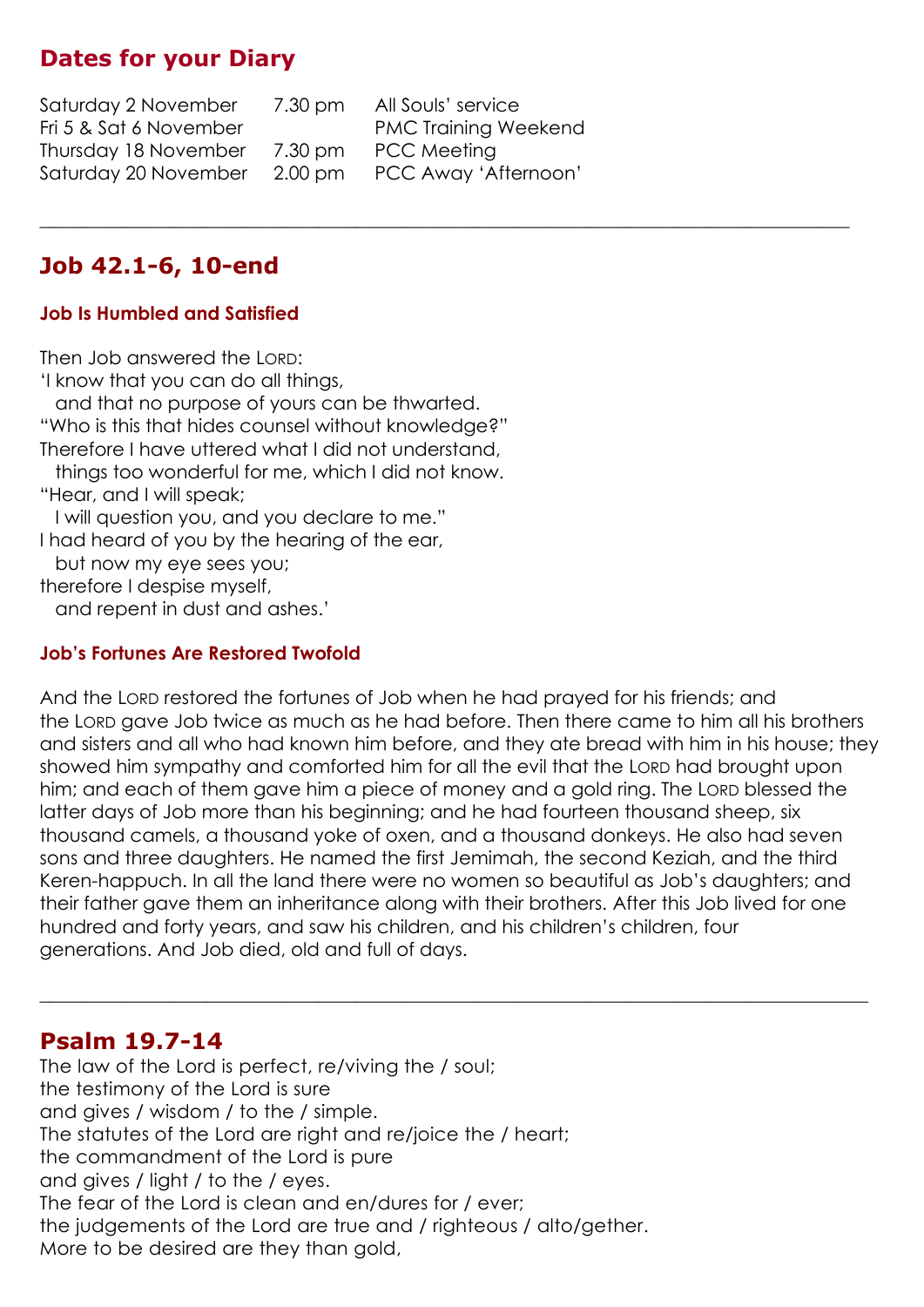more than / much fine / gold, sweeter also than honey, / dripping / from the / honeycomb. By them also is your / servant / taught and in keeping them / there is / great re/ward. Who can tell how often / they of/fend? O cleanse me / from my / secret / faults! Keep your servant also from pre/sumptuous / sins lest they get do/minion / over / me; so shall I be / unde/filed, and / innocent of / great o/ffence. Let the words of my mouth and the meditation of my heart be acceptable / in your / sight, O Lord, my / strength and / my re/deemer.

## **Hebrews 7.23-end**

Furthermore, the former priests were many in number, because they were prevented by death from continuing in office; but he holds his priesthood permanently, because he continues for ever. Consequently he is able for all time to save those who approach God through him, since he always lives to make intercession for them.

\_\_\_\_\_\_\_\_\_\_\_\_\_\_\_\_\_\_\_\_\_\_\_\_\_\_\_\_\_\_\_\_\_\_\_\_\_\_\_\_\_\_\_\_\_\_\_\_\_\_\_\_\_\_\_\_\_\_\_\_\_\_\_\_\_\_\_\_\_\_\_\_\_\_\_\_\_\_\_\_\_\_\_\_\_\_

For it was fitting that we should have such a high priest, holy, blameless, undefiled, separated from sinners, and exalted above the heavens. Unlike the other high priests, he has no need to offer sacrifices day after day, first for his own sins, and then for those of the people; this he did once for all when he offered himself. For the law appoints as high priests those who are subject to weakness, but the word of the oath, which came later than the law, appoints a Son who has been made perfect for ever.

\_\_\_\_\_\_\_\_\_\_\_\_\_\_\_\_\_\_\_\_\_\_\_\_\_\_\_\_\_\_\_\_\_\_\_\_\_\_\_\_\_\_\_\_\_\_\_\_\_\_\_\_\_\_\_\_\_\_

# **Mark 10.46-end**

#### **The Healing of Blind Bartimaeus**

They came to Jericho. As he and his disciples and a large crowd were leaving Jericho, Bartimaeus son of Timaeus, a blind beggar, was sitting by the roadside. When he heard that it was Jesus of Nazareth, he began to shout out and say, 'Jesus, Son of David, have mercy on me!' Many sternly ordered him to be quiet, but he cried out even more loudly, 'Son of David, have mercy on me!' Jesus stood still and said, 'Call him here.' And they called the blind man, saying to him, 'Take heart; get up, he is calling you.' So throwing off his cloak, he sprang up and came to Jesus. Then Jesus said to him, 'What do you want me to do for you?' The blind man said to him, 'My teacher, let me see again.' Jesus said to him, 'Go; your faith has made you well.' Immediately he regained his sight and followed him on the way.

\_\_\_\_\_\_\_\_\_\_\_\_\_\_\_\_\_\_\_\_\_\_\_\_\_\_\_\_\_\_\_\_\_\_\_\_\_\_\_\_\_\_\_\_\_\_\_\_\_\_\_\_\_\_\_\_\_\_

\_\_\_\_\_\_\_\_\_\_\_\_\_\_\_\_\_\_\_\_\_\_\_\_\_\_\_\_\_\_\_\_\_\_\_\_\_\_\_\_\_\_\_\_\_\_\_\_\_\_\_\_\_\_\_\_\_\_

# **Readings for next Sunday, 31 October (All Saints' Day)**

Wisdom 3.1-9 or Isaiah 25.6-9; Psalm 24.1-6; Revelation 21.1-6*a*; John 11.32-44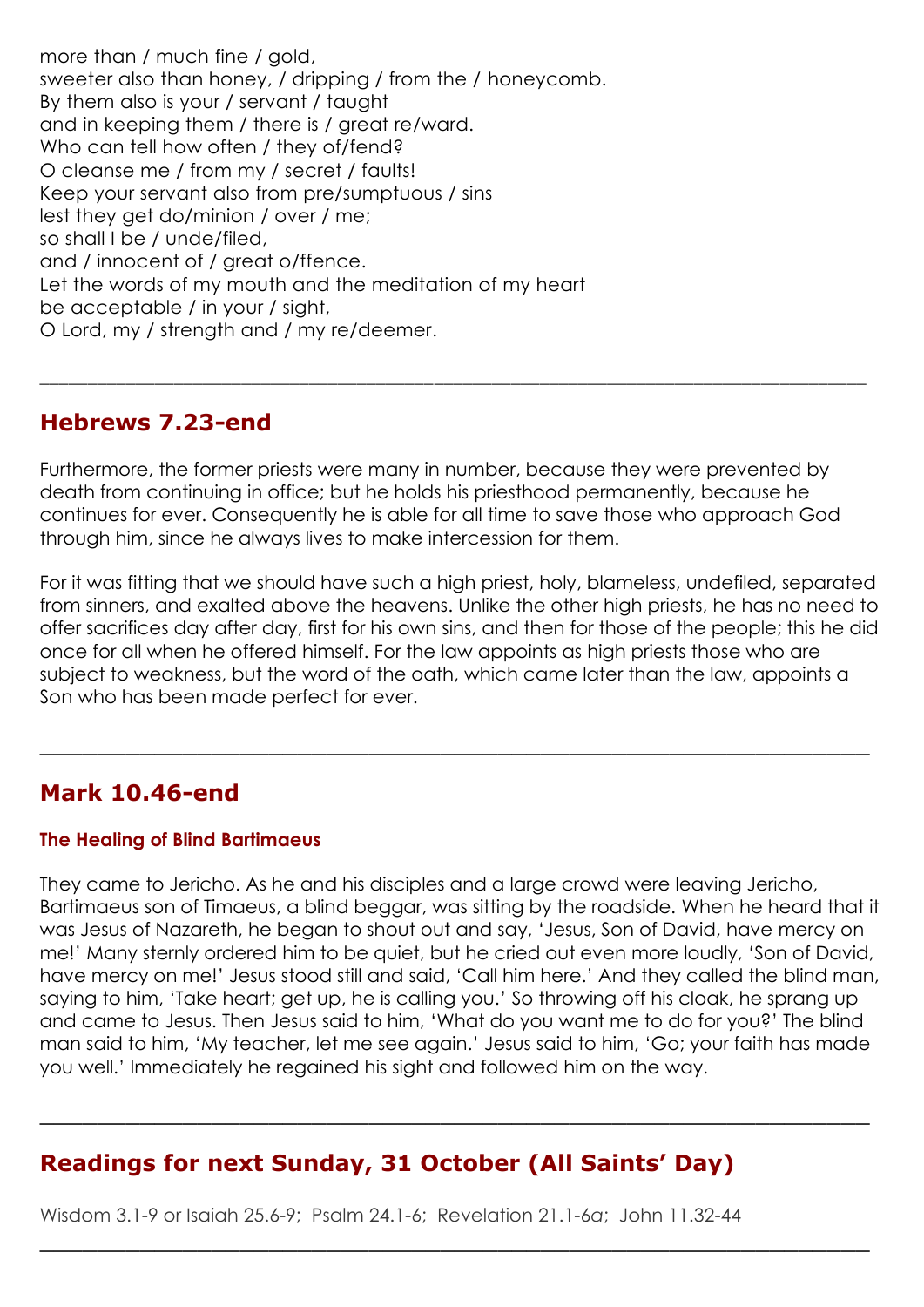This week is school half term week. There will be **no Morning Prayer** and **no Meditation Group**.

We plan to hold another **Bring & Buy sale** on Saturday 30 October between 10 am and 12 noon. It will be outside and weather permitting. We will need lots of help, and if you can volunteer with setting up, helping on the day, or making cakes, please contact Pam Butler asap on 07745 591235 or email pambutler27@hotmail.com.

You are invited to our All Souls' Service on Tuesday 2 November at 7.30 pm in church. If you are unable to come but would like someone to be remembered on your behalf please let Steve know.

**Refreshments after church** - it would be lovely to bring these back! If you'd like to help, please talk to Anne or Rosie. At the moment it would have to happen outside, weather permitting.

**Flames Faith Formation Group** - Last Autumn we had an outdoor youth group which met in the church garden for a fire and activities. After this half term holiday we'd like to offer something similar but with a focus on the Big Questions of faith (as well as toasting marshmallows). There will be the option to be confirmed, but no expectation! The group would meet after school on Fridays with a snack and down time before some content and end with a campfire (weather permitting!). Let Anne or Steve know if your young person would like to come along.

**From January, Anne** has been asked to cover for six months for one of the chaplains at Trinity College who will be on maternity leave. This is an opportunity for her to exercise her ministry in a different setting, but she expects to come back to St James's after the placement to finish her curacy.

**Banner.** Special thanks to Jacqui Worster and family for putting up the banner and to all who contributed. Do come and have a closer look. You may like to look on the **Ely Diocese website** for coverage of the new banner: https://www.elydiocese.org/about/news-jobs-and-events/news-andannouncements/news/quotembracing-lifequot.php

**Food Hub.** Yesterday was the **first of our 'Community Hub' dates,** and it will operate every Saturday between 10 am and 12 noon. We will serve tea/coffee from the Nave offering people a chance to chat alongside food collection**. The tea and coffee is for all comers, including members of St James' congregation – please drop in if you can!** The range of food on offer will be more limited but the basics will still be available, including refrigerated items, for those who are struggling to pay for provisions.

Donations will still be most welcome and these now need to be dropped off at church on Saturday mornings between 9 am and 10 am. Thank you.

 $\_$  , and the set of the set of the set of the set of the set of the set of the set of the set of the set of the set of the set of the set of the set of the set of the set of the set of the set of the set of the set of th

**The office** is closed this week and will re-open on Monday 1 November, usual times.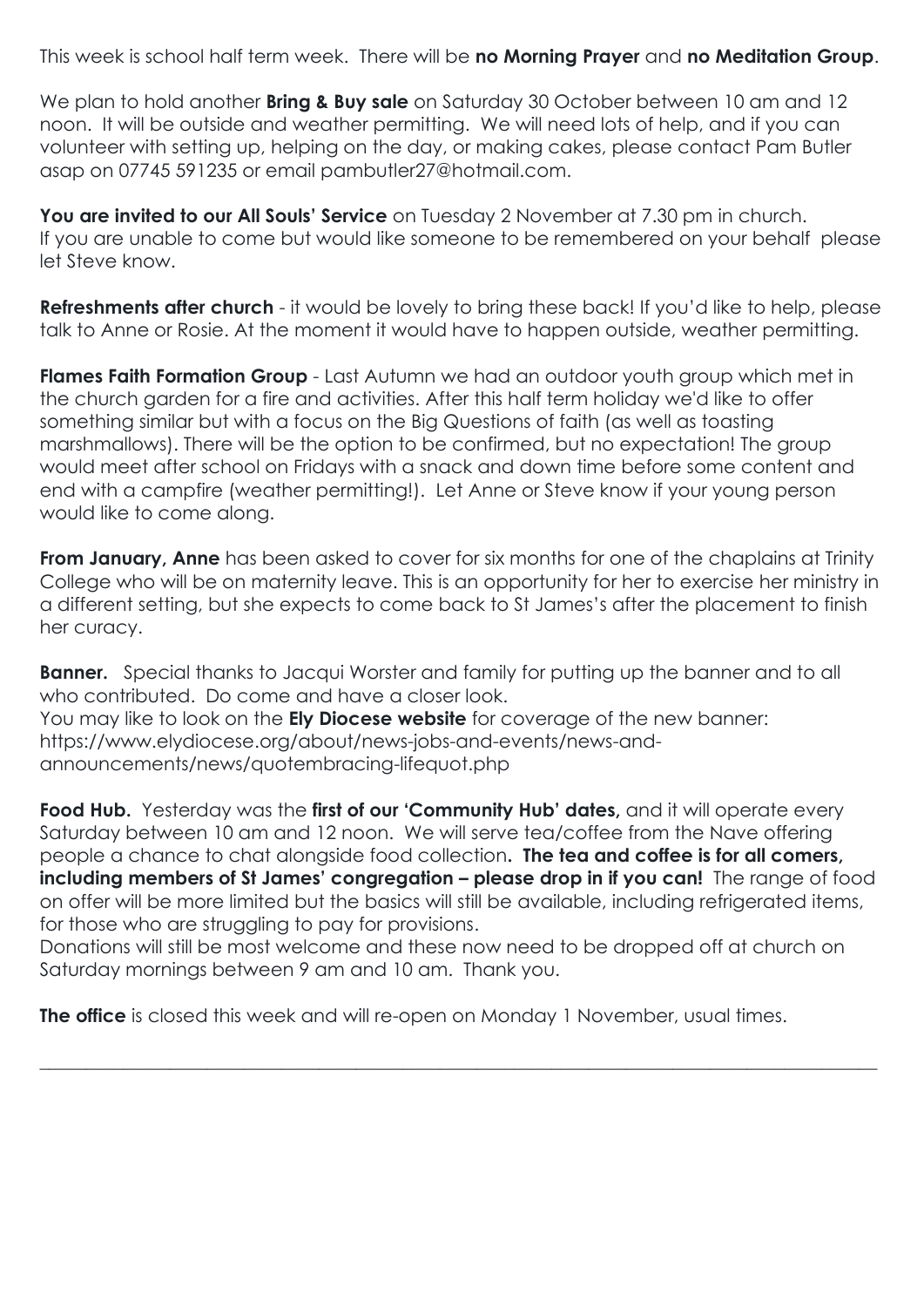# **Communion Hymn**

Amazing grace! How sweet the sound 'Twas grace that taught my heart to fear, that saved a wretch like me. and grace my fears relieved; I once was lost, but now I'm found, how precious did that grace appear was blind, but now I see. the hour I first believed.

### $3 \overline{4}$

Through many dangers, toils and snares The Lord has promised good to me,

'tis grace that brought me safe thus far, and grace will lead me home. as long as life endures.

#### 5

When we've been there a thousand years, bright shining as the sun, we've no less days to sing God's praise than when we first begun.

#### $1$  2

I have already come:<br>
'tis grace that brought me safe thus far, he will my shield and portion be